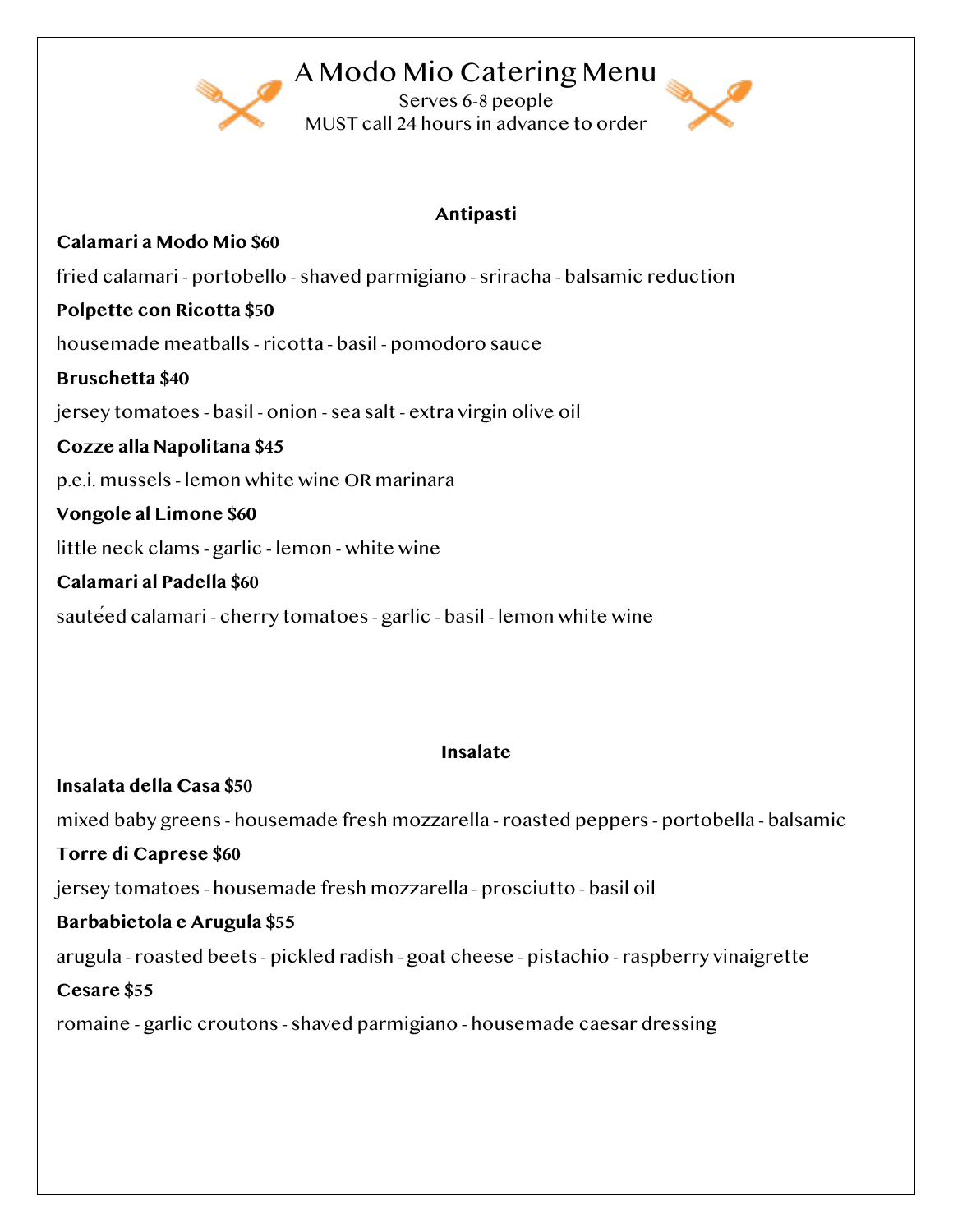### **Pasta Fresca e Risotti**

All of our pastas are made fresh daily

**Pasta a Modo Mio \$95**  pappardelle - mushrooms - short rib ragú **Tagliatelle Bolognese \$80**  bolognese - housemade fresh mozzarella - tomato basil sauce **Gnocchi alle Noci \$100**  walnuts - balsamic reduction - gorgonzola cream sauce **Rigatoni alla Vodka \$90** panchetta - peas - vodka rosé sauce **Capellini al Granchio \$160**  jumbo lump crab - spinach - cherry tomatoes - lemon - white wine **Linguine di Mare \$130**  clams - calamari - mussels - shrimp **Linguine alla Spiaggia \$95**  clams - garlic - lemon - white wine **Ravioli al Funghi \$85** wild mushrooms - ricotta cheese - roasted sage - mascarpone cream sauce **Risotto Aurora \$140**  shrimp - scallops - grappa rosé **Risotto Pesto e Capesante \$140**  scallops - cherry tomatoes - pesto cream sauce **Vitello A Modo Mio \$130**  jumbo lump crab meat - spinach - mozzarella - cognac rosé **Saltimbocca alla Romana \$100**  prosciutto - sage - mozzarella - lemon - white wine **Francese \$100**  capers - lemon - white wine - capellini **Parmigiano \$95**  mozzarella - pomodoro sauce